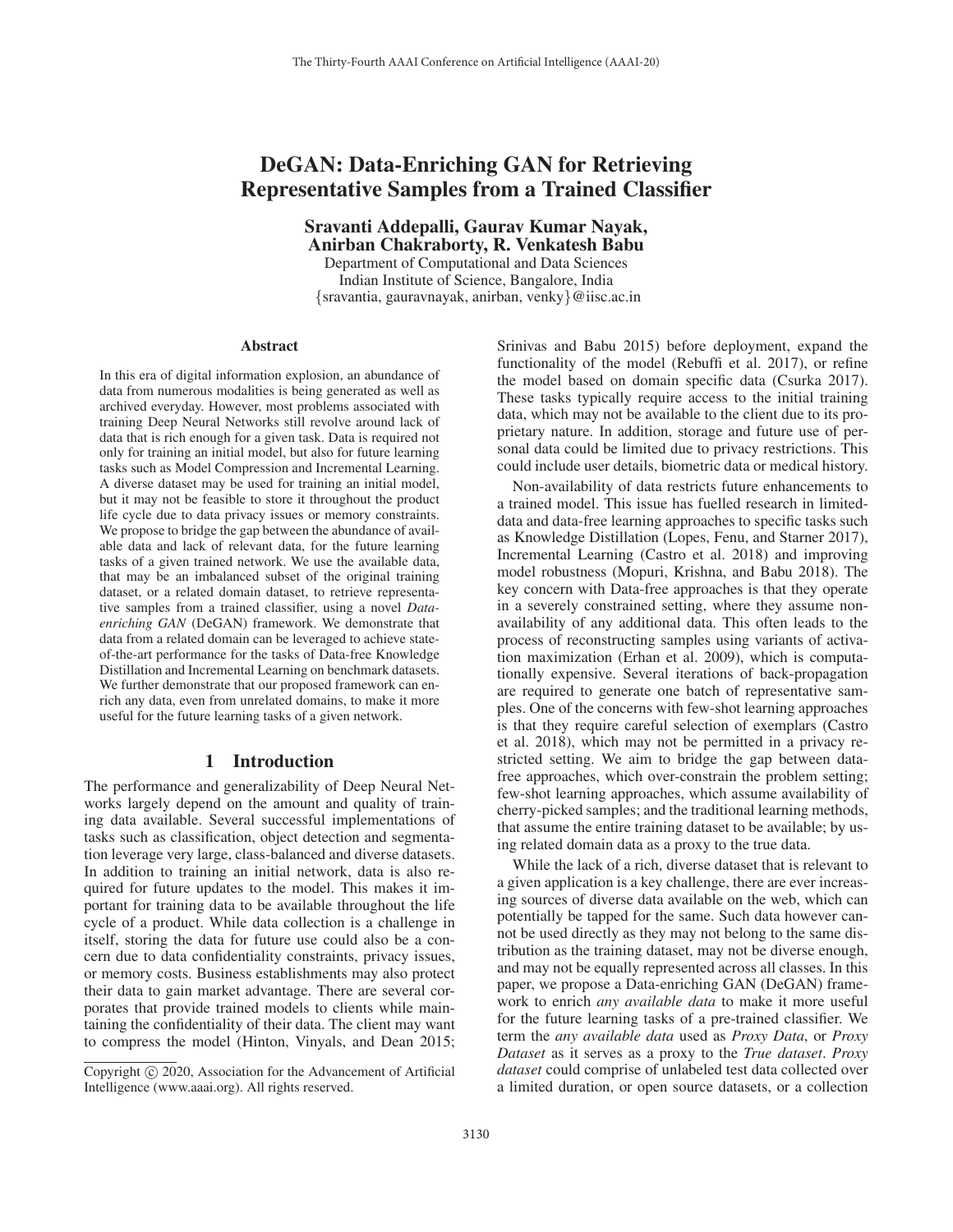of images from the web, or synthetic images. In most practical industry applications, if a trained model is being enhanced for future use, it will have access to unlabeled test data. However, this test data may not be diverse enough, and it may contain data only from a few classes. Using such data directly for tasks such as Knowledge Distillation would lead to very poor performance. DeGAN can enrich this data to make it more representative of the training data, and introduce the diversity that is crucial for future learning tasks.

As an example, a real-life use case of cancer screening is considered here, where an initial teacher model is trained using a large corpus of CT-scans of patients across various geographies. Training data is rich in terms of diversity and has class balance. However, the sensitivity and size of this data forbids its storage for future use. The teacher model is deployed for a few years, after which there is a requirement of deploying it on a handheld device with lower memory and compute. The organization may decide to use one month data from a given hospital to train the student net. This data is very much related to the true dataset, however it lacks the richness and diversity. It is also possibly classimbalanced (containing non-cancerous classes only), leading to a degraded performance of the distilled network. Our proposed DeGAN is not only capable of generating a diverse set of samples, but can also handle the class-imbalance problem by using only one class data to generate representative samples for all classes.

In some applications such as Class-Incremental Learning, the availability of *Proxy Dataset* is not an additional requirement. Here, an initial model is trained on old classes, which is incrementally trained on new class data in future. In a data-free scenario, old class data is assumed to be unavailable. Here, DeGAN can use the new class data as *Proxy Dataset* to retrieve representative samples related to old classes from the pre-trained network.

The organization of this paper is as follows: The subsequent section outlines our contribution in this paper. This is followed by a discussion on the existing literature related to our work. Section 4 gives a detailed description of our proposed approach. Following this, we present our experiments and results in Section 5. We conclude the paper with our analysis of the proposed method in Section 6.

#### 2 Contributions

In this work, we propose a novel approach to retrieve representative samples from a pre-trained classifier using a three-player adversarial framework. We use a *Proxy Dataset*, which is data from a related domain, but may be classimbalanced, or composed of partially overlapping/ nonoverlapping classes, as an aid to retrieve these samples. The three players in our proposed architecture are generator, discriminator and pre-trained classifier. In addition to the adversarial game between generator and discriminator that exists in a conventional GAN (Goodfellow et al. 2014) setup, we introduce an adversarial play between the discriminator and classifier as well. While discriminator tries to bring the distribution of the generated data closer to that of the related domain (*Proxy Dataset*), classifier tries to bring in features specific to the original training data distribution (*True Dataset*).

The classifier also ensures class balance in the generated samples. The result of this three-way adversarial training is that the generated samples lie on the image manifold of the *Proxy Dataset*, while they also incorporate features from the *True Dataset*.

We consider the task of Knowledge Distillation to demonstrate that data from a related domain can be leveraged to achieve state-of-the-art performance for the future learning tasks of a pre-trained network. The process of generating samples is agnostic to any future task where they would potentially be used. This allows the generated data to be used for multiple tasks. We demonstrate proof-of-concept for this claim by considering the task of single-step Class-Incremental learning for CIFAR-100 dataset. Our contribution in this work can be summarized as follows:

- We propose a *Data-enriching GAN* (DeGAN) framework to retrieve representative samples from a trained classifier using data from a related domain.
- We demonstrate state-of-the-art performance on the task of Data-Free Knowledge Distillation on CIFAR-10 (Krizhevsky and Hinton 2009) and Fashion MNIST (Xiao, Rasul, and Vollgraf 2017) datasets using data generated by DeGAN.
- We are the first to show results for Data-Free Knowledge Distillation on a dataset of larger size (CIFAR-100). This demonstrates the scalability of our data generation approach, when compared to the existing methods.
- We show that the proposed DeGAN could enrich data even from an unrelated domain, to make it more useful for the future learning tasks of a given network (such as using SVHN dataset for retrieving data from a CIFAR-10 classifier)
- We demonstrate state-of-the-art performance for the task of Data-free single-step Class Incremental Learning as a proof of concept of applicability of DeGAN to multiple Machine Learning tasks.

## 3 Related Works

There are several works in existing literature, related to extracting representative samples from a trained classifier for various applications. Simonyan, Vedaldi, and Zisserman (2013) retrieve class specific samples from a deep convolutional network by maximizing their class scores, for the purpose of visualization. Similar ideas have been used by Mopuri, Krishna, and Babu (2018) for creating samples that are representative of a class, and using them for the task of crafting adversarial perturbations. These methods are computationally expensive as several iterations of back propagation are required to construct a single sample. Also, the generated samples are usually specific to a given task. For example, they may not be diverse enough to train a neural network and get optimal performance. Our proposed approach is task agnostic and is capable of generating samples that are diverse enough for tasks such as Knowledge Distillation and Class-Incremental Learning.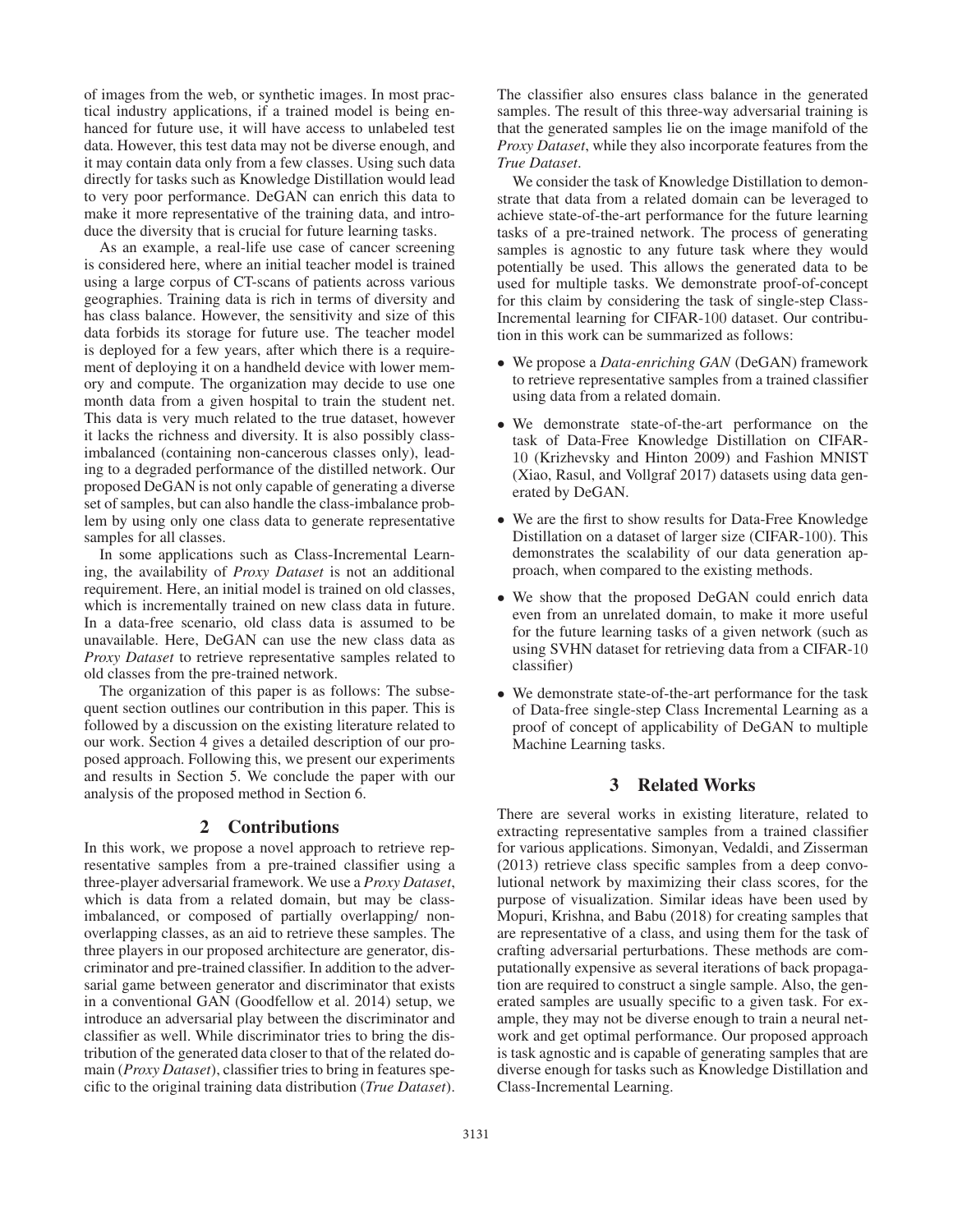## 3.1 Knowledge Distillation

Knowledge distillation is a technique of transferring knowledge from a large capacity network (*Teacher*) to a smaller network (*Student*) without significant impact on accuracy. Early methods (Hinton, Vinyals, and Dean 2015) utilize the entire training data for the task of distillation. Li et al. (2018) use 1% of the training data to train the *Student* model. Kimura et al. (2018) create pseudo samples and augment them with few samples of the training data to train the *Student* network. The pseudo samples are updated by increasing *Student-Teacher* loss, whereas the network parameters are learned to reduce the same loss through an iterative and complicated optimization process. Here, the process of generating representative samples is task specific, as opposed to our proposed approach.

Lopes, Fenu, and Starner (2017) use metadata to perform Knowledge Distillation. The statistics of training data are saved at each layer in the form of activation records, which are utilized to reconstruct the training samples. The work by Nayak et al. (2019) is an attempt towards Data-Free Knowledge Distillation, where access to metadata is also not required. The representative samples named *Data Impressions*, are synthesized using the *Teacher* model. Target vectors at the output softmax layer of the *Teacher* network are sampled from a mixture of Dirichlet distributions with carefully selected parameters to ensure diversity. These samples are used to generate images such that the cross-entropy loss between the sampled vector and output of the network (corresponding to the generated images) is minimized. The images generated using this method are used for the task of Knowledge Distillation. Both these approaches require careful selection of parameters and are computationally expensive as multiple iterations of back-propagation are required to generate a single image.

# 3.2 Class-Incremental Learning

Incremental learning refers to the paradigm of learning continually from a stream of data. In Class-Incremental Learning (Rebuffi et al. 2017), a network is initially trained on a few classes, and is incrementally updated over time to learn new classes. During these updates, the deep model suffers from catastrophic forgetting (McCloskey and Cohen 1989) as it forgets the mapping on old class data when only new class data is used to train the model. While a straightforward method to overcome this issue is to simultaneously train the model using old class data and new class data, this trivial solution is not permitted, as it is assumed to be infeasible to store the old class data due to memory constraints, or other issues discussed earlier in Section 1. This led to using methods such as *finetuning*, which would not allow the model to be updated too much. Another baseline method is *fixed representation*, where the parameters related to old classes are frozen and only the new class parameters are learned using the new data. These methods suffer from low accuracy either on old classes or new classes.

In order to avoid this, Rebuffi et al. (2017) choose a fixed number of exemplars from old class data based on a selection strategy called *herding*, and use them along with new

class data to train the incremental model. Cross entropy loss is used on the new class data, whereas distillation loss is used to retain performance on the old classes. Castro et al. (2018) improve the incremental model by jointly learning the data representation and classifier in an end to end fashion. Both these approaches use few exemplars from old class data to avoid catastrophic forgetting, which may not be feasible in a privacy constrained setting.

While Shin et al. (2017) do not use old data for each incremental step, they train a generator using the old data. Our approach has broader applicability as we do not assume the availability of such a generator. Li and Hoiem (2017) assume a Data-Free setting, where there is no access to the old data. The new class samples are used to compute cross entropy loss on new classes, and distillation loss on old classes. While this approach can work well if the new class data is well distributed across all the old classes in the initial Classifier, it would not work in a case where the new class data is highly correlated to a small subset of the old classes. In such a case, the proposed DeGAN can be used to generate classbalanced representative samples of old classes using the new class samples as *Proxy Data*. We demonstrate improved performance as compared to their results, which are reported by Rebuffi et al. (2017) for the Class-Incremental learning task on CIFAR-100 dataset.

We describe our proposed approach in detail in the following section.

# 4 Proposed Approach

In this section, we first present a classical generative framework for retrieving representative samples from a trained classifier and discuss the associated issues. We further propose constraints that can be imposed to address these issues and discuss existing methods of imposing such constraints. We discuss the benefit of our proposal over the other implementations, followed by a detailed discussion on our proposed DeGAN framework.

## 4.1 Data-Free Generative approach

The central pathway of Fig. 1(a) shows a classical datafree approach to generating samples using a generator and a pre-trained classifier. Inputs sampled from a latent space are utilised by the generator to produce images which are validated by the classifier. Some of the advantages of such a generative approach with respect to the conventional method of generating samples using activation maximization are, computational efficiency, memory efficiency and better diversity in generated data. However, using a generator could potentially lead to the following issues: mode collapse, and generation of noisy images that do not belong to the data distribution. Nikolaidis et al. (2019) improve the diversity of images by training multiple generators and using all of them for the future goal of Knowledge Distillation. However, this process is inefficient and computationally expensive. Fig. 1(a) illustrates the classical data free generative approach with the required additional constraints. In order to improve diversity, the architecture could include a *diversity enforcing network* whose role is to build a one-to-one mapping from the output space of the generator to the input space.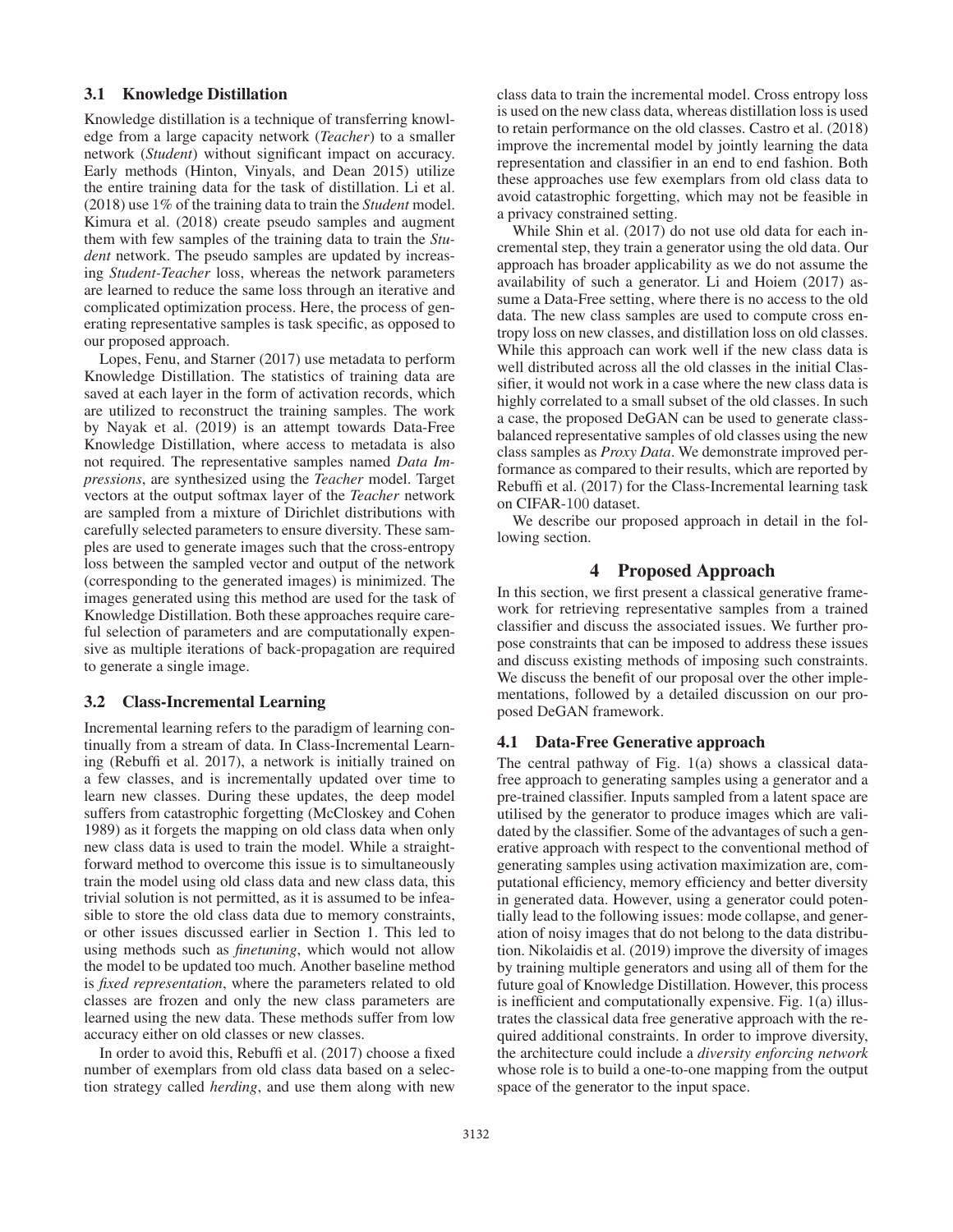

Figure 1: (a) Block diagram showing the classical data-free generative approach with required additional constraints (b) Block diagram of the proposed DeGAN architecture

Since classifier is a many-to-one mapping function, the classical method of retrieving an input based on maximization of output activations can potentially lead to generation of images that are far from the true data distribution. Imposing additional statistical priors on the generated images can move the distribution of same closer to that of the true data. This process is closely related to enforcing visual quality on the generated images and has been well explored in the vision community (Weiss and Freeman 2007; Zeng, Lu, and Borji 2017; Moorthy and Bovik 2011). However, the constraints to be imposed are very specific to the dataset being considered. The process of hand-crafting these constraints can be tedious and assumes a lot of prior knowledge about the original training dataset.

While one can use independent networks or loss functions to impose the constraints discussed above, this would lead to an increase in complexity. We can enforce the same constraints by intelligently utilising a single network (discriminator) in the framework, which motivates the proposed De-GAN, as explained in the following sections.

### 4.2 Data-Enriching GAN (DeGAN)

Designing novel metrics to impose visual priors individually on each dataset is a challenging task. Generative Adversarial Networks (GANs) (Goodfellow et al. 2014) are known to be useful for imposing priors on images for various tasks in image processing and computer vision. Hence, we introduce a discriminator that serves as the *Imposing statistical constraints* block in Fig. 1(a). Since we assume that the original training data is not available, we use data from a related domain (*Proxy Data*) to train the generatordiscriminator pair in an adversarial manner. The rationale behind this is that low level statistics of images remain same or similar for data from the same or related domains. Hence, GAN training ensures that the generated images lie on the manifold of the *Proxy Data*, which is similar to that of the *True Data*. There has been significant progress in the training methods and architectures of GANs to ensure diversity in the generated images (Radford, Metz, and Chintala 2015; Salimans et al. 2016). We leverage the progress in research on this front to address the issue of lack of diversity in the generated samples. Hence, the discriminator also serves the purpose of the *Diversity enforcing network* in Fig. 1(a). We use a Deep Convolutional GAN (DCGAN) (Radford, Metz, and Chintala 2015) for the experiments in this paper as it is very stable to train and scalable. Our proposed method can be used with other GAN architectures as well, and hence can be adapted to various applications.

Using a GAN enables us to generate data that belongs to the distribution of the *Proxy Dataset*. However, we need to ensure that the learned distribution is close to the *True Data* distribution. Therefore, we propose to use a threeplayer Data-enriching GAN for generating representative samples from a trained classifier. This consists of a Generator, Discriminator and Classifier coupled together as shown in Fig. 1(b). Generator takes a multidimensional random vector as input, with each dimension sampled independently from a standard normal distribution. It generates an image which goes as input to the discriminator and classifier. Here, weights of the generator and discriminator are trainable, while weights of the classifier are frozen. The discriminator ensures that distribution of the generated data is close to that of the *Proxy Dataset*. The role of the classifier is to ensure that the generated data incorporates features that the classifier expects in the input images. Classifier also ensures that the distribution of generated images is balanced across all the classes.

**Loss Formulation:** We consider  $p_z(z)$  as the distribution of the latent space (input space of the Generator), *z* to be a random vector sampled from  $p_z(z)$ ,  $p_{data}(x)$  as the distribution of *True Data*, N as the number of images per batch, K as the number of classes in the *True Dataset*,  $\lambda_e$  and  $\lambda_d$  as positive constants which can be tuned to adjust the weightage of Entropy Loss and Diversity Loss respectively. We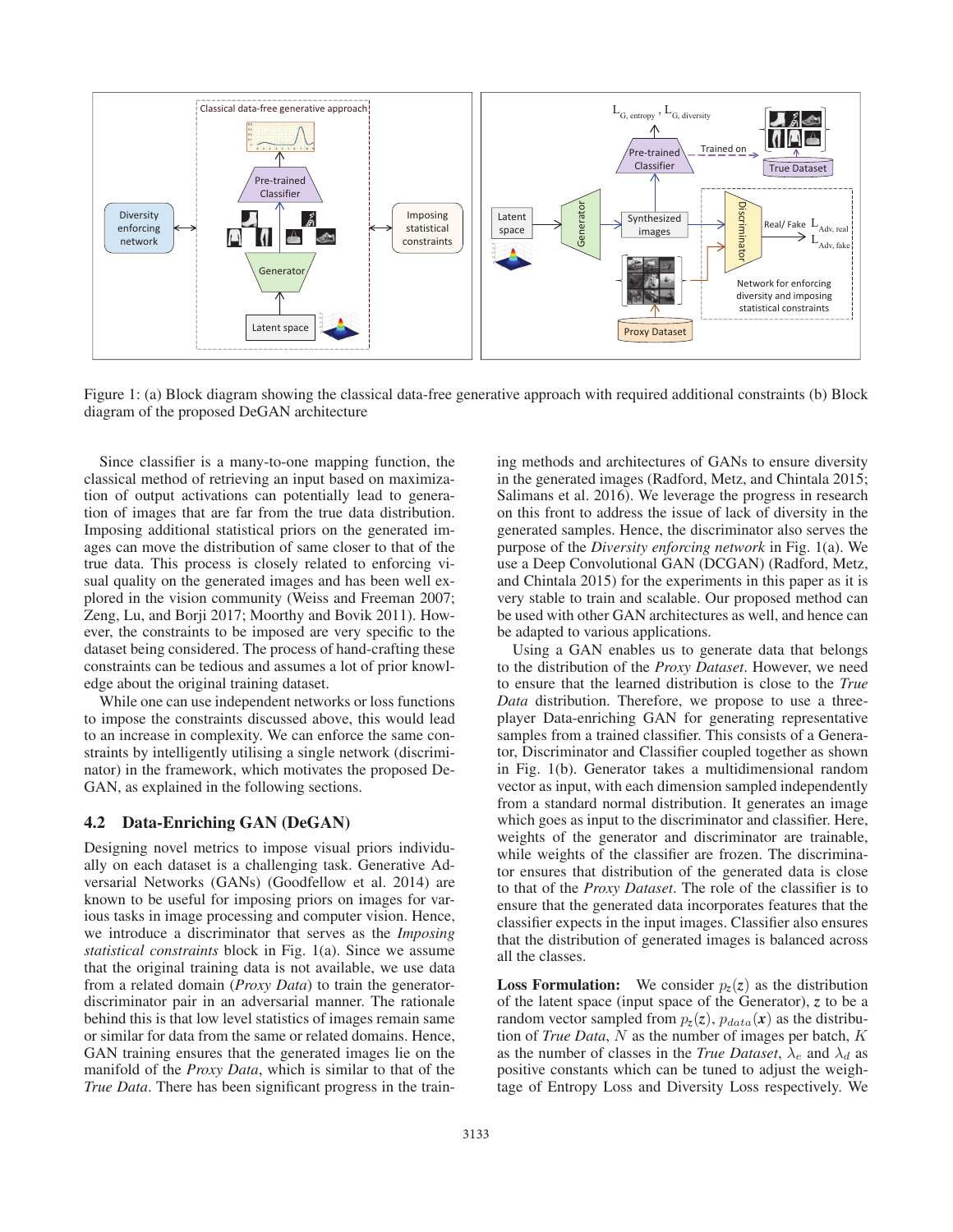denote the Generator as  $G$ , Classifier as  $C$ , and Discriminator as D here. We consider *<sup>y</sup>* as the Classifier output corresponding to the Generator input *z*. The expectation over Classifier outputs across a batch of samples sampled from the latent space  $(p_z(z))$  is denoted by  $w$ .

$$
\mathbf{y} = C(G(\mathbf{z})), \ \mathbf{w} = E_{\mathbf{z} \sim p_{z}(\mathbf{z})}[C(G(\mathbf{z}))]
$$
(1)

The losses used to train the proposed DeGAN are presented below:

• Adversarial loss (Goodfellow et al. 2014) ( $L_{Adv,real}$  and  $L_{Adv,fake}$ ), to ensure that the distribution of the generated images is close to that of the *Proxy Dataset*,

$$
L_{Adv,real} = E_{\mathbf{x} \sim p_{data}(\mathbf{x})} [log \ D(\mathbf{x})]
$$
 (2)

$$
L_{Adv,fake} = E_{z \sim p_z(z)}[log(1 - D(G(z)))] \tag{3}
$$

• Entropy loss  $(L_{G,entropy})$  (minimization of entropy of individual samples) at the output of the classifier, to ensure that each generated sample belongs to one of the classifier's classes with high confidence,

$$
L_{G,entropy} = E_{z \sim p_z(z)}[-\sum_{k=0}^{K} y_k log(y_k)]
$$
\n(4)

• Diversity loss  $(L_{G,diversity})$  at the output of the classifier, to ensure that the entropy of the expected output of the classifier across a batch is high. When the individual outputs of the classifier are peaky, this loss ensures that the distribution of samples in a batch is uniform across classes. This prevents the generated samples from being biased towards any particular class.

$$
L_{G,diversity} = -\sum_{k=0}^{K} w_k \log(w_k)
$$
\n(5)

The equations below describe the Discriminator loss  $(L_D)$ and the Generator Loss  $(L_G)$ . The Generator loss is composed of two additional losses imposed by the Classifier.

$$
L_D = L_{Adv, real} + L_{Adv, fake} \tag{6}
$$

$$
L_G = L_{Adv, fake} + \lambda_e L_{G, entropy} - \lambda_d L_{G, diversity}
$$
 (7)

We alternately maximize  $L_D$  (freezing generator parameters) and minimize  $L_G$  (freezing discriminator parameters) in a manner similar to the standard GAN training (Goodfellow et al. 2014). A combination of the above losses ensures that the generated images are similar to the related domain, incorporate features from the *True Data* distribution and are equally distributed across all classes of the *True Dataset*.

In cases where the domain of the reference dataset is close to that of the *True Dataset*, the value of  $\lambda_e$  can be low (or set to 0), as the images will already contain some of the features that the classifier expects. However, in cases where the reference dataset is not closely related to the *True Dataset*, we need to give this loss a higher weightage. Class distribution and confidence of the generated images provide cues for tuning these hyperparameters.

Table 1: Accuracy (in %) of Student network using Knowledge Distillation: Comparison with the state of the art ( $#90$  non-overlapping classes from CIFAR-100 are used)

| <b>True Dataset</b> | <b>CIFAR-10</b>   | <b>F-MNIST</b> | <b>CIFAR-100</b> |
|---------------------|-------------------|----------------|------------------|
| Proxy Dataset       | CIFAR- $100^{\#}$ | $CIFAR-10$     | CIFAR-10         |
| Teacher accuracy    | 83.02             | 90.72          | 79.05            |
| Using True Data     | 81.78             | 88.98          | 69.65            |
| Kimura et al.       |                   | 72.5           |                  |
| <b>ZSKD</b>         | 69.56             | 79.62          |                  |
| Proxy Dataset       | 74.58             | 77.81          | 46.32            |
| <b>DCGAN</b>        | 66.24             | 79.67          | 39.77            |
| (Ours) DeGAN        | 80.55             | 83.79          | 65.25            |

In the following section, we demonstrate that data retrieved using our proposed Data-enriching GAN can achieve state-of-the-art performance on the tasks of Knowledge Distillation and Class-Incremental Learning for some of the benchmark datasets. We also demonstrate scalability of our approach to CIFAR-100, which has not been done in any of the existing works.

# 5 Experiments

In this section, we discuss the experimental setup for an empirical evaluation of our proposed DeGAN framework. We use the benchmark datasets, CIFAR-10 (Krizhevsky and Hinton 2009), Fashion-MNIST (Xiao, Rasul, and Vollgraf 2017) and CIFAR-100 to demonstrate state-of-the-art results for the task of Data-Free Knowledge Distillation. We demonstrate the applicability of our approach to Class-Incremental Learning using CIFAR-100 dataset. We use Py-Torch framework for all our implementations.

#### 5.1 Knowledge Distillation Using DeGAN

An overview of the experimental flow is presented below:

- We first train a *Teacher* model (or Classifier) on the *True Dataset*. A train-validation split of 80-20 is considered for this purpose. An early-stopping condition based on validation accuracy is set as the convergence criteria. The weights of the classifier are considered frozen for all future experiments.
- We use this trained classifier in the proposed DeGAN framework to construct representative samples of the *True Dataset*. Samples from the *Proxy Dataset* are used for training the DeGAN. For a given *True Dataset*, we consider experiments with multiple *Proxy Datasets*. We use the implementation of DCGAN from Singh (2019) as reference to implement the DeGAN. The learning rate for training the GAN is set to 0.0002 and a fixed number of epochs are trained (200 in all cases) to ensure consistency. The two hyper-parameters in this case are  $\lambda_e$  and  $\lambda_d$ .
- The trained generator is used to perform the task of Knowledge Distillation. In every epoch of training, we generate a batch of samples using the generator. These samples are used to train the *Student* using Knowledge Distillation(KD) loss (Hinton, Vinyals, and Dean 2015).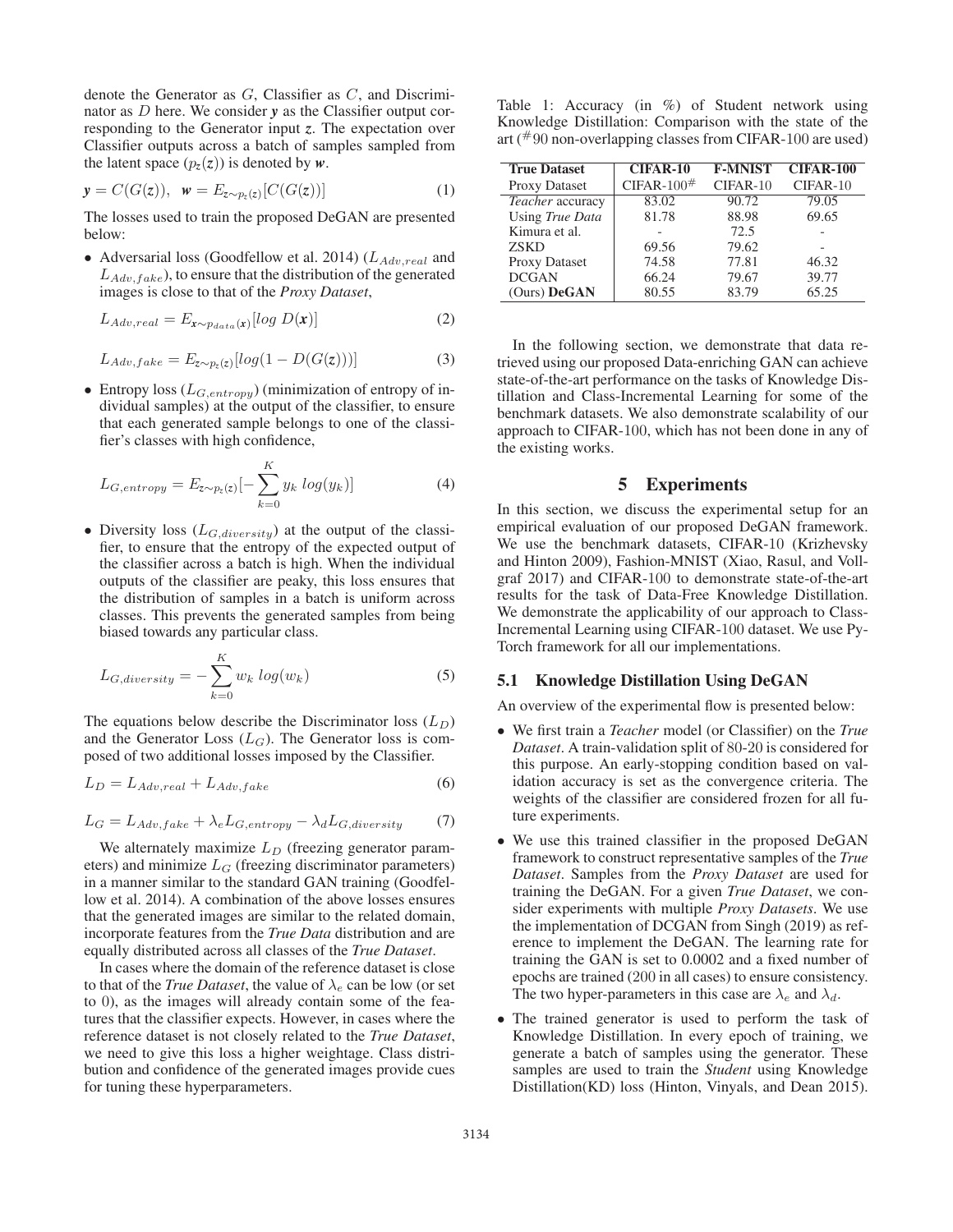| Methods             | CIFAR-100 select samples |            | CIFAR-100 samples: 10 random classes per sample |          |          |          | <b>SVHN</b> | Random   |       |       |
|---------------------|--------------------------|------------|-------------------------------------------------|----------|----------|----------|-------------|----------|-------|-------|
|                     | 90 classes               | 40 classes | 6 classes                                       | Sample-1 | Sample-2 | Sample-3 | Sample-4    | Sample-5 |       | Noise |
| Proxy Data          | 74.58                    | 65.78      | 36.44                                           | 42.15    | 49.24    | 46.65    | 49.08       | 47       | 45.18 | 1.63  |
| <b>DCGAN</b>        | 66.24                    | 66.13      | 39.44                                           | 56.81    | 67.33    | 62.      | 69.34       | 68.66    | 26.5  | 10.09 |
| <b>DeGAN</b> (Ours) | 80.55                    | 76.32      | 59.53                                           | 66.95    | 74.59    | 72.87    | 76.63       | 71.61    | 55.05 | 23.26 |

Table 2: Accuracy (in %) of Student net with CIFAR-10 as *True Dataset* (column headings indicate the *Proxy Dataset* used)

We have given a weight of one to the distillation component of KD loss, and zero to the Cross-Entropy component. This is done to match conditions with the existing works (Nayak et al. 2019), and also to avoid additional hyper-parameter tuning.

• We train a vanilla DCGAN in every case; and use this to perform KD to the *Student* network. This serves as an ablation to prove the usefulness of the third element (Classifier) in DeGAN. The learning rate and number of training epochs are maintained same across the training of DCGAN and DeGAN. We also consider the baseline of using *Proxy Data* directly for the task of Knowledge Distillation. This serves as a lower bound in each case.

Experiments with CIFAR-10 as *True Dataset* CIFAR-10 (Krizhevsky and Hinton 2009) is a 10-class labelled dataset consisting of colour images of size  $32 \times 32$ . This dataset has  $50000$  training images and  $10000$  test images. The images are equally distributed across all classes. We consider the *Teacher* architecture as AlexNet and *Student* architecture as AlexNet-half (network with half the capacity when compared to AlexNet), similar to that used by Nayak et al. (2019). With CIFAR-10 as the *True Dataset*, we consider the following *Proxy Datasets*: CIFAR-100 select classes and SVHN. CIFAR-100 (Krizhevsky and Hinton 2009) consists of 100 labelled classes with images of dimension  $32 \times 32$ . Each class has 500 training images and 100 test images. Hence the number of images per class in CIFAR-100 is onetenth of that in CIFAR-10. The 100 classes in this dataset can be grouped into 20 categories. In this case, CIFAR-100 is a related dataset, since both CIFAR-10 and CIFAR-100 consist of natural images of the same size. Most of the images in both datasets belong to object classes, with a few exceptions in CIFAR-100. Although we consider a related domain dataset, we claim that the classes in the *Proxy Dataset* can be unrelated to those in the *True Dataset*. In order to demonstrate this, we consider multiple combinations of classes as *Proxy Datasets*: (results in Table-2)

- 1. Only non-overlapping classes between CIFAR-10 and CIFAR-100 are used. The categories, vehicles1 and vehicles2 from CIFAR-100 are excluded here. (90 classes are used)
- 2. Categories in CIFAR-100 which are even remotely related to the CIFAR-10 classes have been excluded in this case. Categories used are: flowers, food containers, fruits and vegetables, household electric devices, household furniture, trees, large man-made outdoor things, large natural outdoor scenes (40 classes are used)
- 3. Only background classes are used in this case. The 6 classes used are: Road, Cloud, Forest, Mountain, Plain

and Sea. This case can be regarded as an unrelated dataset, since these are not object classes. So, the discriminator in the DeGAN does not learn the notion of an object from the *Proxy Dataset* in this case.

4. 10 classes are randomly sampled from the 40 handpicked unrelated classes and used as *Proxy Dataset*. This random sampling process is repeated 5 times.

In order to understand the true potential of our proposed approach, we consider the case when related datasets are not available. SVHN (Netzer et al. 2011) is a publicly available colour dataset consisting of street view house numbers cropped to the dimension  $32 \times 32$ . This dataset has 10 classes, with each class representing one digit. This dataset consists of 73257 training images and 26032 test images. Since SVHN consists of digits, the statistics of images in this dataset will be different from that in the CIFAR-10 dataset. Hence this is a dataset from an unrelated domain.

The consolidated results of all the above experiments are presented in Table-2. Our results have been compared with the state-of-the-art results in Table-1. We consider the case of CIFAR-100 with 90 classes as the *Proxy Dataset* for this. The performance of our approach is better than the existing work (Nayak et al. 2019) by <sup>10</sup>.99% as shown in Table-1. Although the total number of samples used in the 90-class case is 45000, which is lesser than the size of CIFAR-10 training data set, we are still able to closely match the performance of Knowledge Distillation using actual data samples. As we reduce the number of classes in the *Proxy Dataset*, and as we move to classes that are more unrelated to the *True Dataset*, the Knowledge Distillation (KD) accuracy drops. However, our approach is consistently better compared to the two baselines: directly using *Proxy Data* for KD (denoted by *Proxy Data* in Table-2); and using DCGAN to generate samples for KD.

We consider an ablation of using random noise as the *Proxy Dataset*. While the baseline of using *Proxy Dataset* directly gives an accuracy that is close to that of a random guess(11.63%), DeGAN is able to improve the accuracy significantly to <sup>23</sup>.26%. The baseline of using DCGAN also gives the accuracy equivalent to a random guess (10.09%). This experiment demonstrates the importance of enforcing a good prior on the generated images. This also demonstrates that the DeGAN framework can enrich *any available Proxy Data* to make it more useful for a given task.

Experiments with Fashion MNIST as *True Dataset* Fashion MNIST (Xiao, Rasul, and Vollgraf 2017) is a grayscale image dataset consisting of 10 object classes. The dimension of each image is  $28 \times 28$ . The dataset consists of 60000 training samples, and 10000 test samples. We con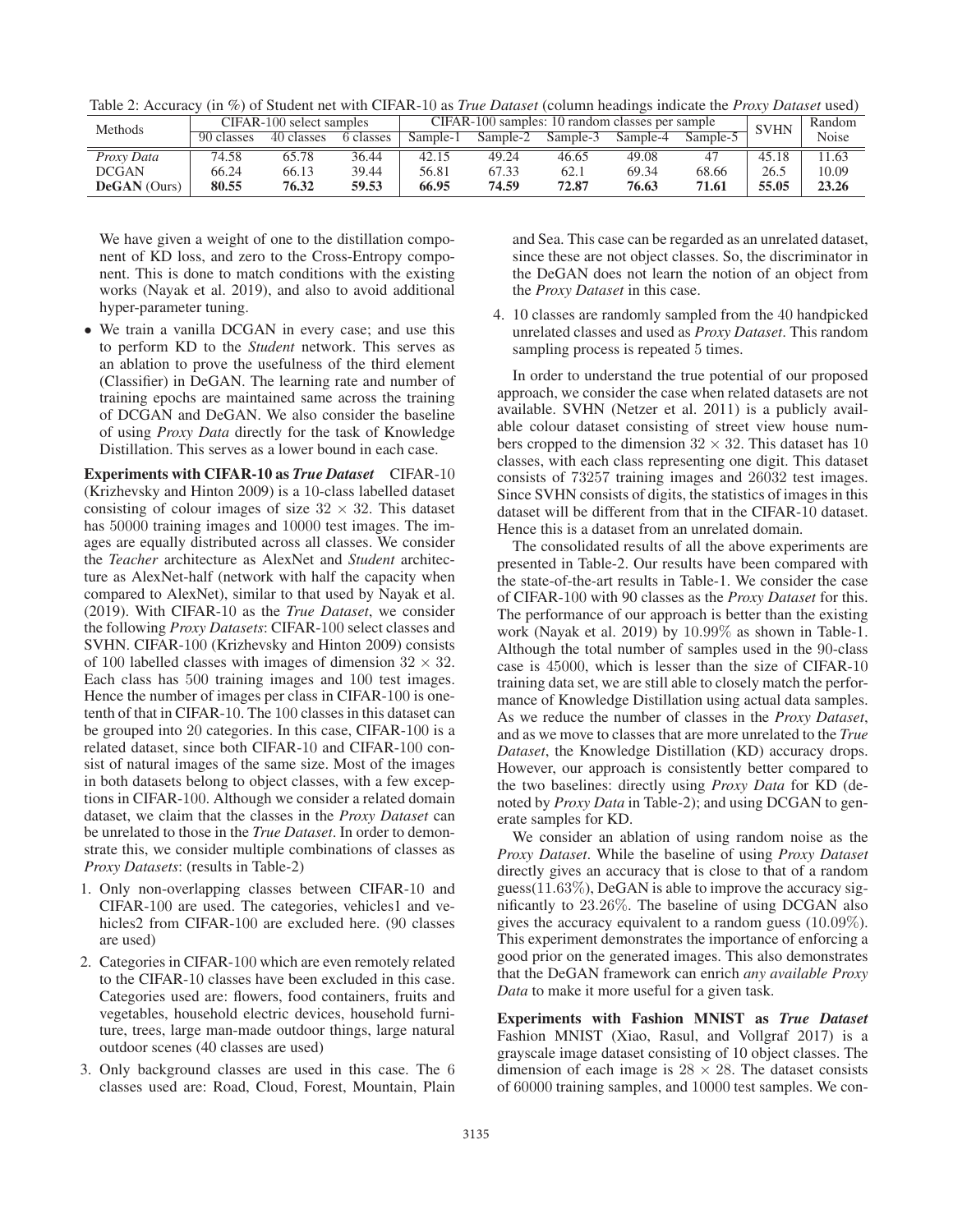sider the *Teacher* architecture as LeNet (LeCun et al. 1998) and *Student* architecture as LeNet-half (network with half the capacity when compared to LeNet), similar to that used by Nayak et al. (2019). We use Fashion MNIST as the *True Dataset* and consider CIFAR-10 and SVHN as *Proxy Datasets*. Both datasets (CIFAR-10 and SVHN) are converted to grayscale and used for training DeGAN. In this case, neither of these datasets belong to the domain of the *True Dataset*. However, CIFAR-10 contains object classes, which is a property that even Fashion MNIST classes possess. Since SVHN has only numbers, it does not possess object-like features. So, CIFAR-10 is more related to the domain of Fashion MNIST dataset when compared to SVHN. We use *Proxy Dataset* as CIFAR-10 for comparison with the state of the art (Table-1). We demonstrate that we can beat the performance of the existing approaches (Kimura et al. 2018; Nayak et al. 2019) by at least <sup>4</sup>.17% for the task of Knowledge Distillation using CIFAR-10 dataset, although it is not related to the Fashion MNIST dataset. The margin with respect to the state-of-the-art approach is not as high as the previous case, as we did not consider a related dataset here.

Experiments with CIFAR-100 as *True Dataset* To demonstrate scalability of the proposed DeGAN framework, we use CIFAR-100 as the *True Dataset*. We consider the *Teacher* architecture as Inception-V3 (Szegedy et al. 2016; Chollet 2017) and *Student* architecture as ResNet18 (He et al. 2016). We consider a related dataset, CIFAR-10 as the *Proxy Dataset* here. The number of training data samples in CIFAR-100 is the same as that of CIFAR-10. However, the number of classes is much lesser in CIFAR-10. Although we consider a related dataset with 2 overlap classes (automobiles and trucks), this case is more challenging when compared to the above experiments since the number of classes in the *True Dataset* is larger, and the number of classes in the *Proxy Dataset* is much lesser. This may lead to a high class imbalance when Vanilla-GAN is used, resulting in a large number of misclassifications in the sparsely populated classes. The diversity loss in DeGAN helps maintain balance across the CIFAR-100 classes. The results are presented in Table-1. We see an improvement of about 19% with respect to the baseline. This is a significant improvement for top  $1\%$ accuracy of a 100-class dataset.

### 5.2 Class-Incremental Learning Using DeGAN

We consider the case of single-step Class-Incremental learning on CIFAR-100 dataset. This is done as proof of concept to support the claim that the data generated using DeGAN can be used to replace the *True Dataset* for various tasks. An initial model is first trained on a random set of 20 classes, which are termed as *old classes*. The goal is to incrementally learn the next set of 20 classes in a data-free setting, where the old class data is assumed to be unavailable. We use ResNet-32 (He et al. 2016) architecture for the initial as well as final models, similar to the baselines we compare with (Rebuffi et al. 2017). We use the results reported by Rebuffi et al. (2017) for comparison. We consider the standard losses that are used in Incremental Learning (Li and

Table 3: Single-step Class-Incremental Learning: Comparison with the state of the art

| Methods                     | Accuracy (in $\%$ ) |  |  |
|-----------------------------|---------------------|--|--|
| Finetuning                  | 41.6                |  |  |
| <b>Fixed Representation</b> | 46.8                |  |  |
| LwF.MC                      | 62.58               |  |  |
| Using Proxy Data            | 65.03               |  |  |
| DeGAN (Ours)                | 68.65               |  |  |

Hoiem 2017): Cross-entropy loss to learn the *new classes* and Distillation loss, to avoid catastrophic forgetting on the *old classes*. In addition, we also add a regularization term to account for the relative scaling of *logits* between the old and new classes. We use our proposed DeGAN to extract representative samples of *old classes* using the *new class* data as *Proxy Data*. This generated data is used in the Distillation Loss component to avoid catastrophic forgetting of the *old classes*. We compare our results with the baselines explained in Section 3. We also include a baseline of using the *new class* data directly in the Distillation Loss similar to LwF (Li and Hoiem 2017). The results in Table-3 demonstrate a significant improvement in the accuracy with respect to other Data-Free baselines. After one incremental update, since we have a trained generator, existing methods (Shin et al. 2017) that incrementally learn the generator and classifier sequentially, can be used for further updates. This could not be used for the first incremental update as this approach requires data from *old classes* to train the first generator.

## 6 Conclusion

We have proposed a novel Data-enriching GAN (DeGAN) framework to enrich data from any domain, such that it is more suitable for the future tasks of a given trained classifier. The problem of retrieving representative samples from a trained classifier is of importance in several applications such as Knowledge Distillation, Incremental Learning, Visualization and Crafting of Adversarial Perturbations. We have empirically evaluated our framework on several benchmark datasets to demonstrate that we can achieve state-ofthe-art results for the task of Data-Free Knowledge Distillation using data from a related domain. We observe that the samples generated using related domain data can also serve as useful visualizations for the *True Dataset*.

We have further demonstrated that the data generated using DeGAN can replace the training dataset for multiple tasks, and hence is truly representative of the same. We show state-of-the-art results on the task of Class-Incremental learning, where we do not have access to old class data.

Since it is not easy to quantitatively judge how similar the domain of the *Proxy Dataset* is, we also evaluate the impact of using unrelated domain data as the *Proxy Dataset*. We show that even if the *Proxy Data* is unrelated to the *True Data*, our proposed DeGAN can significantly enrich the dataset such that it is more useful than using vanilla-GAN for the future tasks.